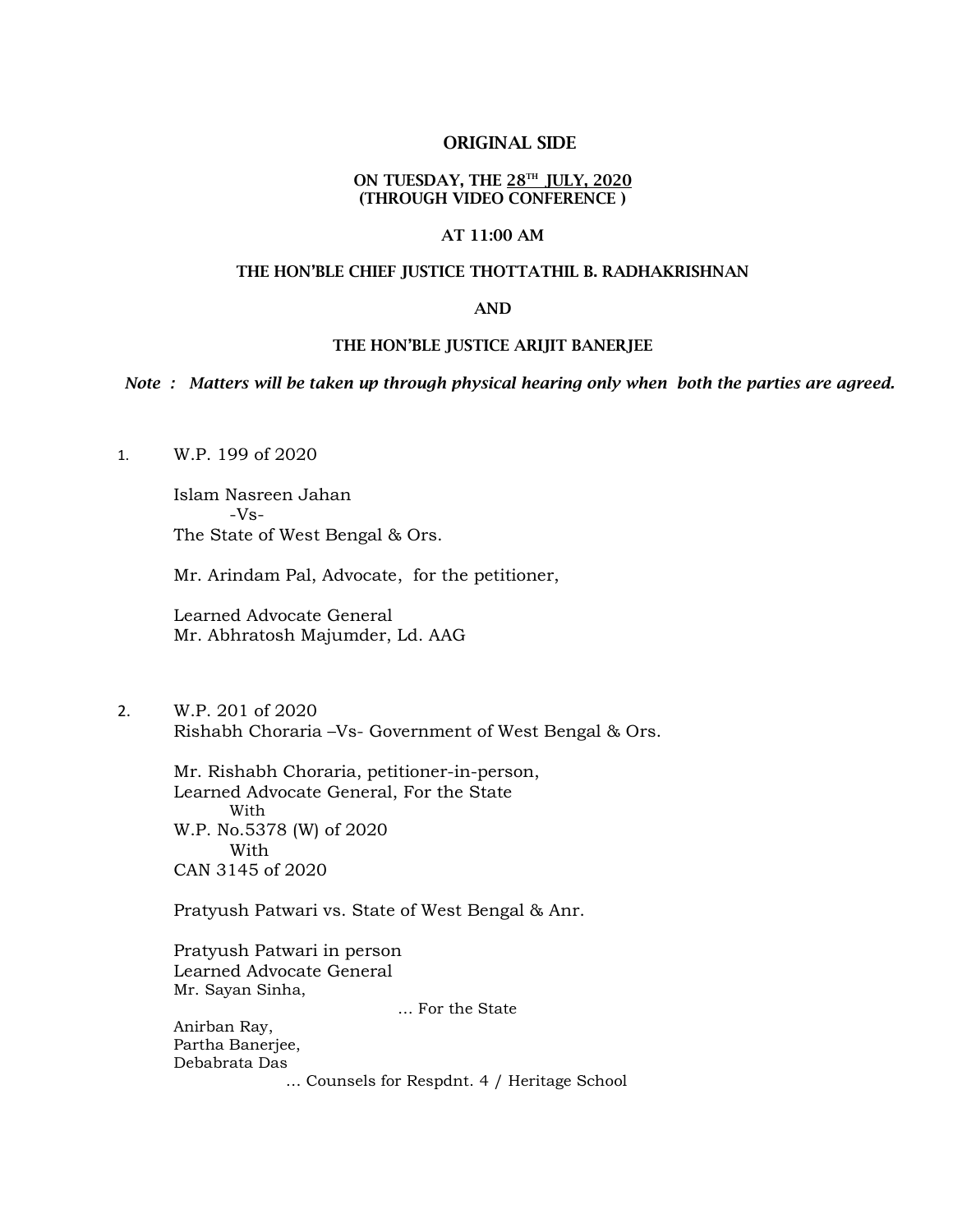# APPELLATE SIDE

# ON TUESDAY, THE  $28<sup>TH</sup>$  JULY, 2020 (THROUGH VIDEO CONFERENCE )

# AFTER COMPLETION OF THE ORIGINAL SIDE MATTERS

### THE HON'BLE CHIEF JUSTICE THOTTATHIL B. RADHAKRISHNAN

### AND

### THE HON'BLE JUSTICE ARIJIT BANERJEE

- 1. W.P. No. 5333 (w) of 2020 In re : Letter of Shri Ashok Kumar Dhandania, President & Shri Dhiraj Trivedi, Secretary, High Court Bar Association With W.P. No. 5337 (w) of 2020 And CAN No.3004 of 2020 Pankaj Kumar Sarkar vs. State of West Bengal & Ors. With W.P. No. 5343 (w) of 2020 Soumen Sarkar vs. Union of India & Ors. Saket Sharma, Advocate Ashok Kumar Dhandhania, Advocate Dhiraj Trivedi, Advocate Anand Farmania, Advocate for W.B. Bar Council Learned Advocate General
- 2. W.P. 5484 (W) of 2020 Anindya Sundar Das vs. Union of India & ors. Mr. Debapriya Samanta Learned Advocate General, For the State
- 3. W.P. 5480(W) of 2020 With CAN 3184 of 2020

Arjun Singh –Vs- State of West Bengal &Anr.

Mr. Vikash Singh, … For the Petitioner

 Learned Advocate General, Mr. Sayan Sinha For the State

Vipul Kundalia, Rajashree Kundalia, Advocate for Union of India,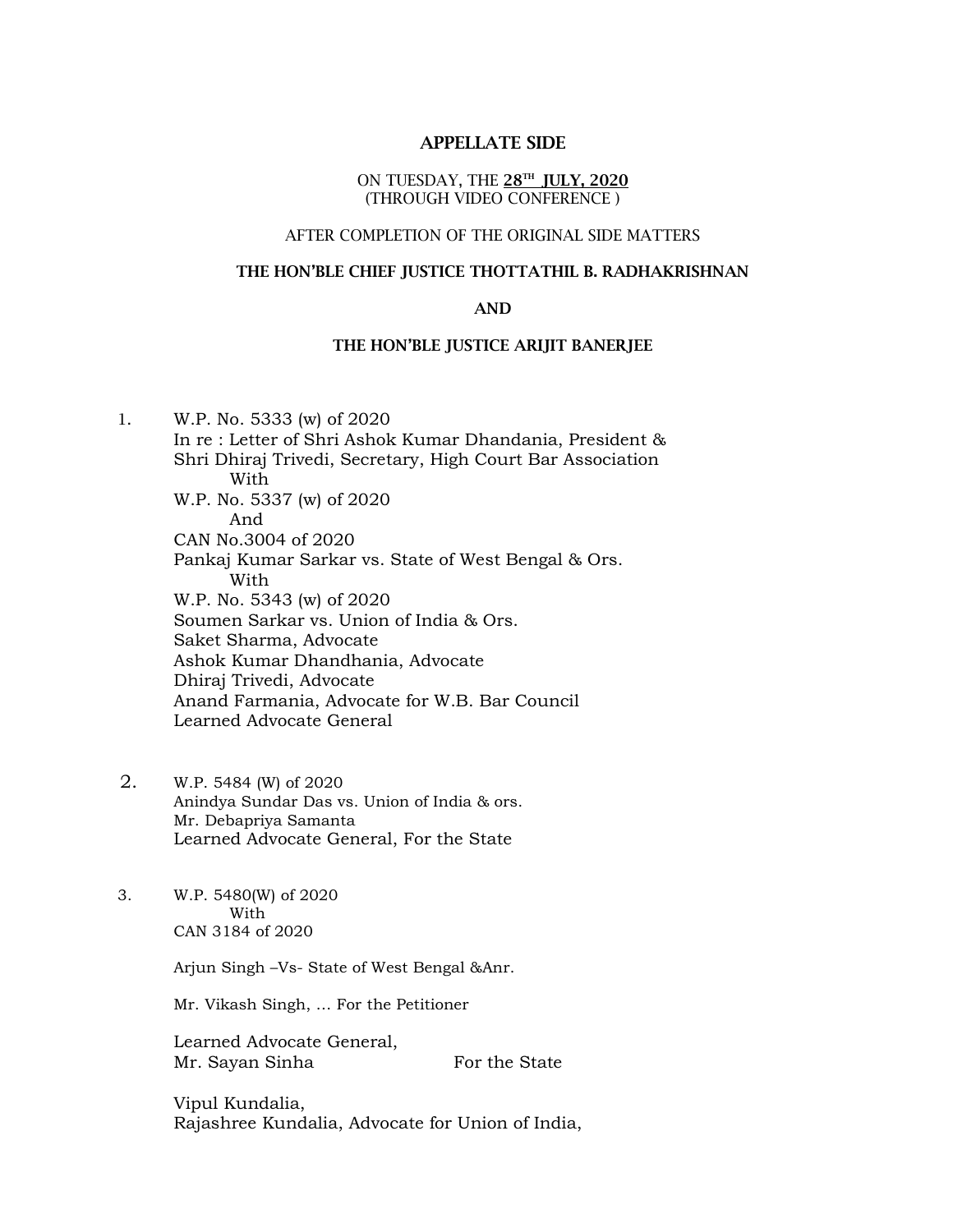# 4. W.P. 5479(W) of 2020

 Vineet Ruia  $-Vs-$  Principal Secretary, Ministry of Health & Family Welfare, Government of West Bengal &Ors.

 Mr. Vineet Ruia, Petitioner in Person, Learned Advocate General Mr. Sayan Sinha, …For the State. Mr. Tarunjyoti Tiwari … For U.O.I

5. W.P. 5483 (W) of 2020 With CAN 3187 of 2020

Biplab Kumar Chowdhury –vs- State of West Bengal &ors.

Mr. Debapriya Samanta

Learned Advocate General, For the State

 6. W.P. 5954(W) of 2020 With CAN 4113 of 2020

> Santosh Kumar Yadav & Anr. -Vs- The State of West Bengal & Ors.

 Mrs. Maheswari Sharma Learned Advocate General, For the State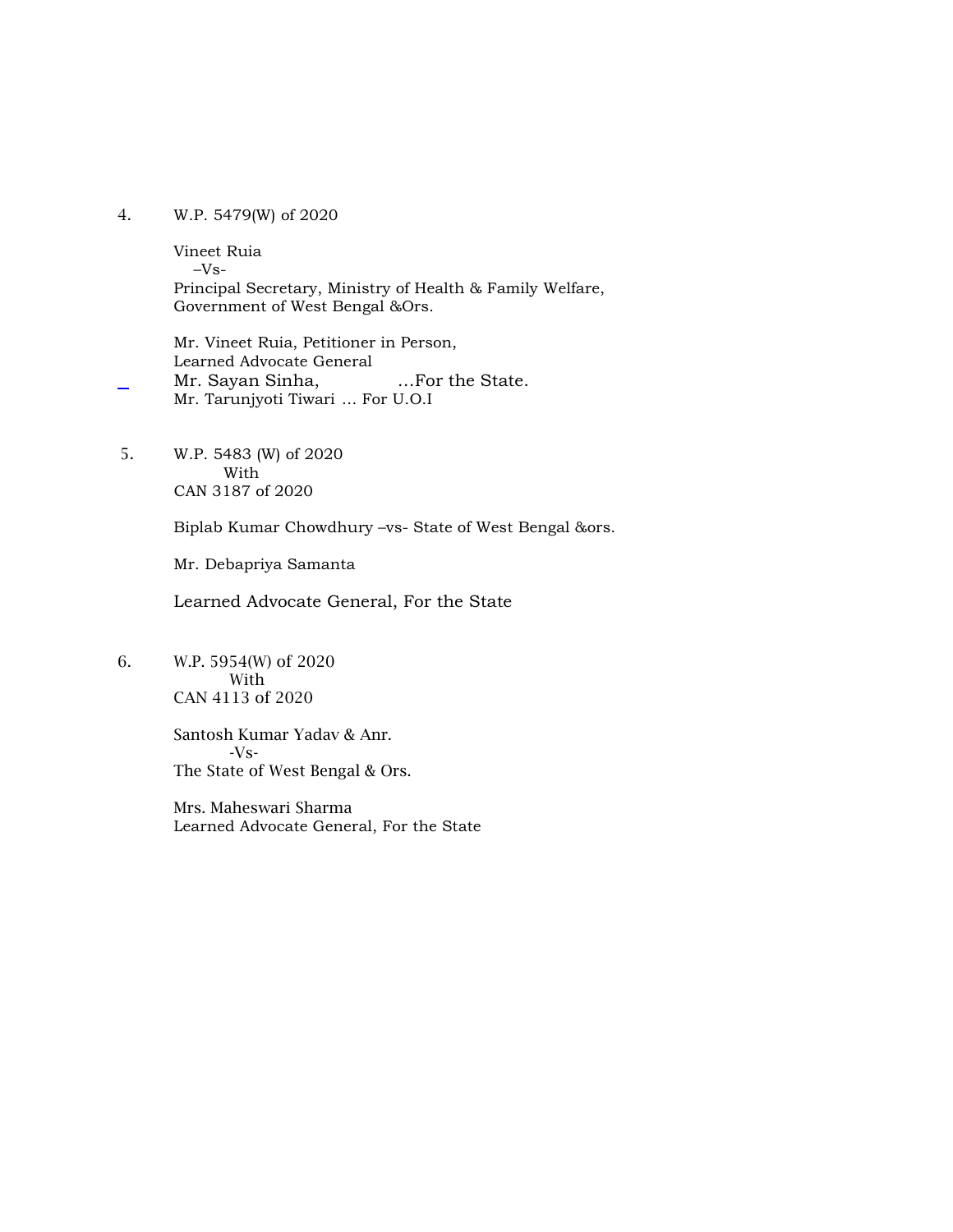## APPELLATE SIDE ON TUESDAY, THE 28TH JULY , 2020

# (VIA VIDEO CONFERENCE) COURT ROOM NO. 8 AT 11:00 AM

# THE HON'BLE JUSTICE I.P MUKERJI AND THE HON'BLE JUSTICE JAY SENGUPTA

#### NOTE : MATTERS WILL BE TAKEN UP THROUGH PHYSICAL HEARING ONLY WHEN BOTH THE PARTIES HAVE CONSENTED TO

NOTE : Supplementary List Will be taken up before daily list

# IMPORTANT NOTE : It is hereby informed that Hon'ble Justice I.P. Mukerji and Hon'ble Justice Jay Sengupta will take up the Original Side matters before the Appellate side matters of the cause list dated 28-7-2020

 APPLICATION FOR ANTICIPATORY BAIL ---------------------------------

| 1. | CRM 4967/2020 AMENA BIBI Vs<br>CRAN 3199/2020 STATE OF WEST BENGAL          |                                               | ANKITA DEY   |  |
|----|-----------------------------------------------------------------------------|-----------------------------------------------|--------------|--|
| 2. | CRM 4983/2020 MAHIDUL ISLAM & ORS Vs<br>CRAN 3216/2020 STATE OF WEST BENGAL |                                               | AMANUL ISLAM |  |
|    | 3. CRM 3619/2020                                                            | PRATAP SAHA @ PITU Vs<br>STATE OF WEST BENGAL | BRAJESH JHA  |  |

| MOTION |
|--------|
|        |

4. FAT 139/2020 ARIJIT BHATTACHERJEE @ CHAYAN BHATTACHARJEE Vs RUPAYAN DEB CAN 2817/2020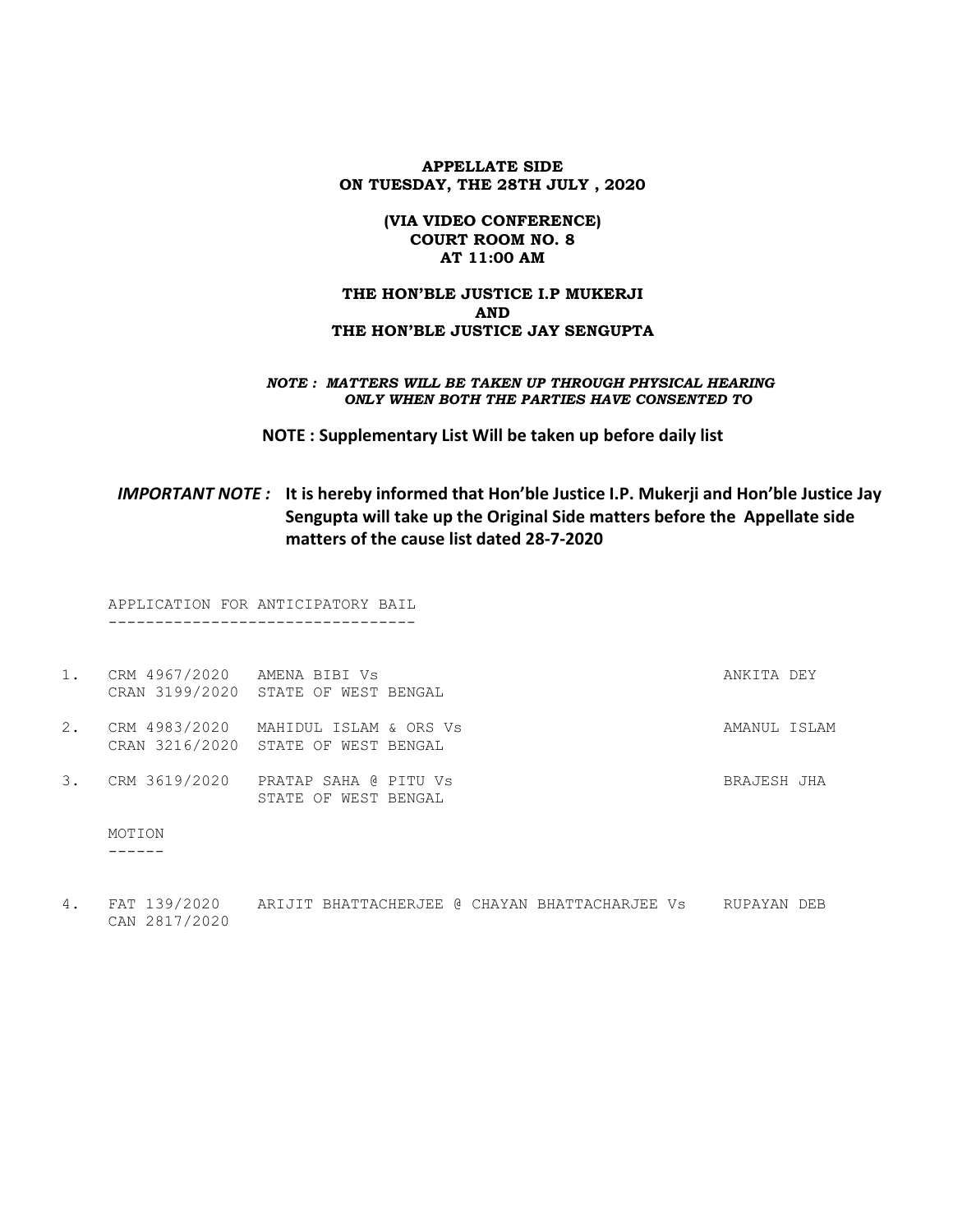#### APPELLATE SIDE ON TUESDAY, THE 28TH JULY , 2020

# (VIA VIDEO CONFERENCE) COURT ROOM NO. 8 AT 2:00 to 3:30 P.M.

#### THE HON'BLE JUSTICE I.P MUKERJI

# NOTE : MATTERS WILL BE TAKEN UP THROUGH PHYSICAL HEARING ONLY WHEN BOTH THE PARTIES HAVE CONSENTED TO

# NOTE : Supplementary List Will be taken up before daily list

# IMPORTANT NOTE : It is hereby informed that Hon'ble Justice I.P. Mukerji shall take up the Original Side matters before the Appellate side matters of the cause list dated 28-7-2020

 MOTION ------

| 1. | WP 5827W/2020 | NILRATAN DATTA Vs<br>CAN 3862/2020 UNION OF INDIA & ORS                             | SOHAM BANDYOPADHYAY   |
|----|---------------|-------------------------------------------------------------------------------------|-----------------------|
| 2. |               | WP 5829W/2020 TAPASI DATTA Vs<br>CAN 3865/2020 UNION OF INDIA & ORS                 | SOHAM BANDYOPADHYAY   |
| 3. |               | WP 5831W/2020 UTTAM KUMAR PATI & ORS Vs<br>CAN 3871/2020 STATE OF WEST BENGAL & ORS | SK. SAHJAHAN ALI      |
| 4. |               | WP 5835W/2020 ABDUL HALIM & ORS Vs<br>CAN 3881/2020 STATE OF WEST BENGAL & ORS      | ANINDA BHATTACHARYA   |
| 5. |               | WP 5837W/2020 BHABES CHANDRA GHOSH Vs<br>CAN 3888/2020 STATE OF WEST BENGAL & ORS   | BIPLAB RANJAN BOSE    |
| 6. |               | WP 5841W/2020 MX PARNA BAL & ANR Vs<br>CAN 3902/2020 STATE OF WEST BENGAL & ORS     | ANKANI BISWAS @ ANKAN |
| 7. |               | WP 5843W/2020 RAMA PRASAD MOHANTA Vs<br>CAN 3906/2020 STATE OF WEST BENGAL & ORS    | MADHURIMA SARKAR      |
| 8. | CAN 3910/2020 | WP 5845W/2020 SIEKH MUJIB HUSAIN Vs<br>KMC & ORS                                    | RAJDEEEP BHATTACHARYA |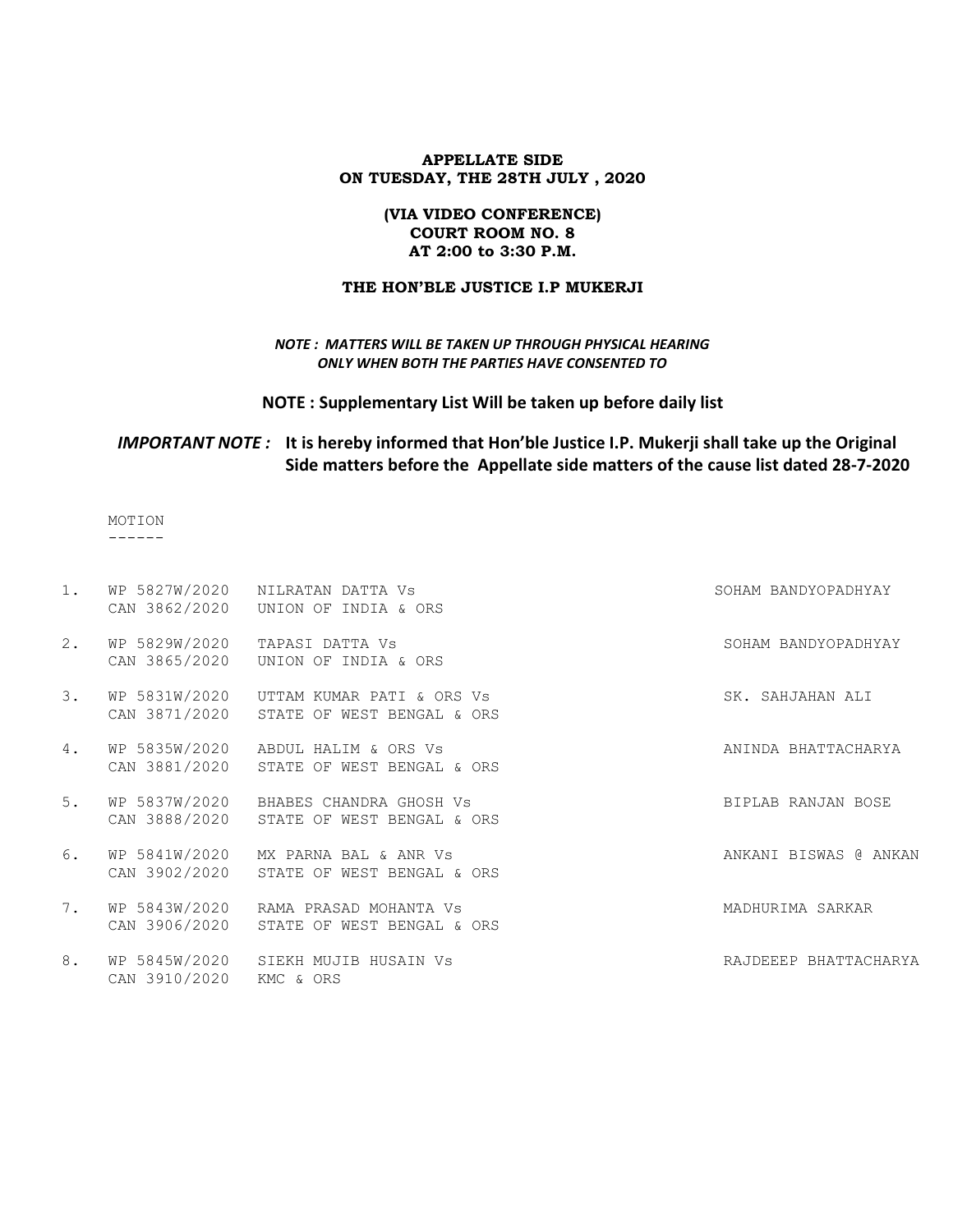# ORIGINAL SIDE

# ON TUESDAY, THE 28<sup>TH</sup> JULY, 2020

# (VIA VIDEO CONFERENCE) COURT ROOM NO. 12 AT 2:00 PM TO 3:30 PM

# THE HON'BLE JUSTICE ARIJIT BANERJEE

NOTE : MATTERS WILL BE TAKEN UP THROUGH PHYSICAL HEARING ONLY WHEN BOTH THE PARTIES HAVE CONSENTED TO

NOTE : Supplementary List Will be taken up before daily list

 COURT APPLICATIONS UNDER ART.226 --------------------------------

1. WP 629/2019 BALA NAND JHA Vs SAKTI PADA JANA STATE OF WEST BENGAL AND ORS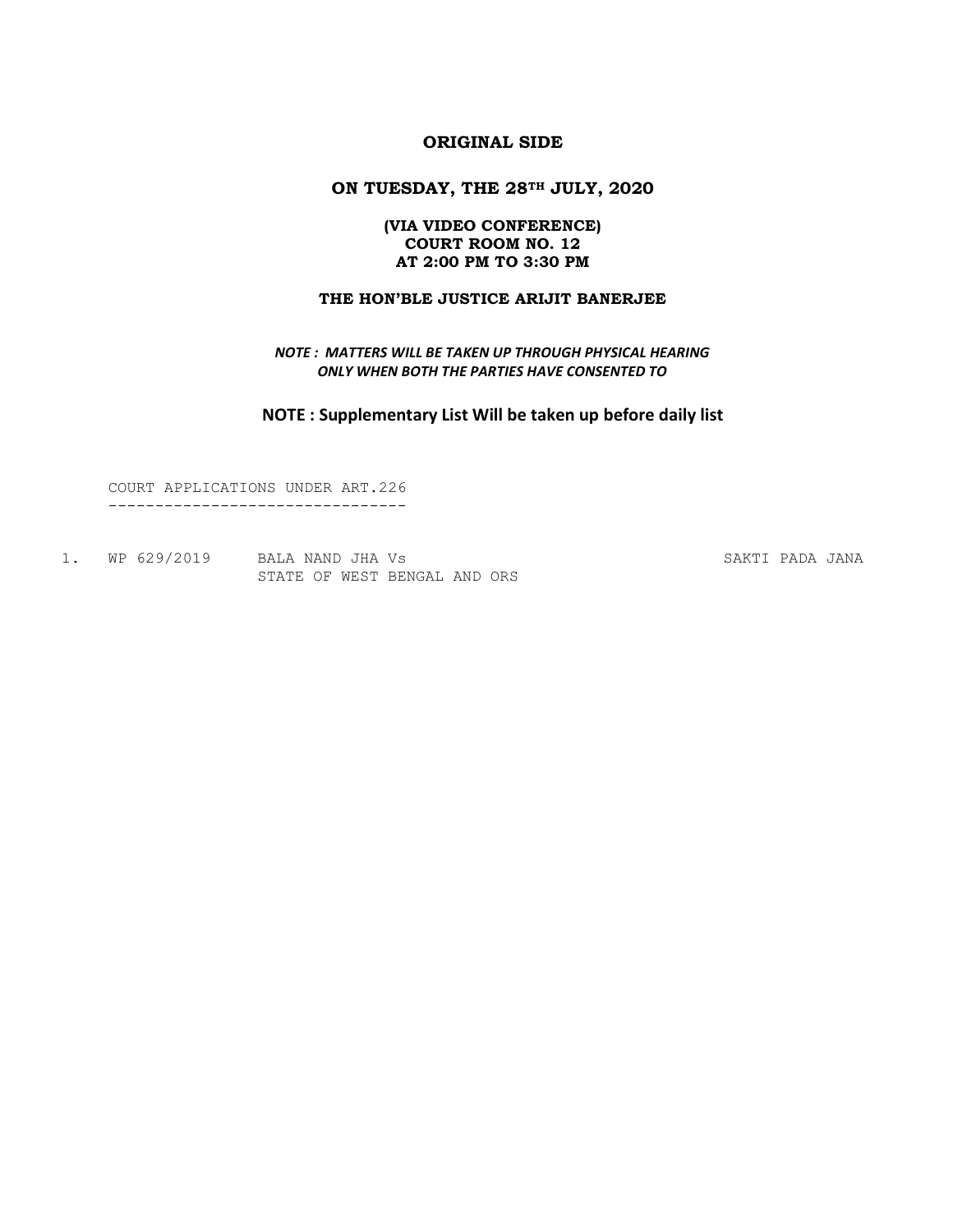# APPELLATE SIDE

### TUESDAY, THE 28TH JULY , 2020 (VIA VIDEO CONFERENCE) COURT ROOM NO. 12

## AT 2:00 PM TO 3:30 PM

# THE HON'BLE JUSTICE ARIJIT BANERJEE

# NOTE : MATTERS WLL BE TAKEN UP THROUGH PHYSICAL HEARING ONLY WHEN BOTH THE PARTIES HAVE CONSENTED TO

# NOTE : Supplementary List Will be taken up before daily list

FOR JUDGMENT

------------

|     |                                | 1. WP 19690W/2017 M/S SINGHI PROJECT PRIVATE LIMITED & ANR Vs ABHISHEK VERMA<br>STATE OF WEST BENGAL & ORS                                         |                    |
|-----|--------------------------------|----------------------------------------------------------------------------------------------------------------------------------------------------|--------------------|
|     | MOTION<br>------               |                                                                                                                                                    |                    |
| 2.  |                                | WP 5855W/2020 TIKA RAM SHARMA @ TIKA RAM PARAJULI Vs 5855W/2020 TIKA RAM SHARMA @ TIKA RAM PARAJULI Vs<br>CAN 3927/2020 STATE OF WEST BENGAL & ORS |                    |
| 3.  | CAN 3933/2020                  | WP 5859W/2020 AINUL HAOUE MONDAL Vs<br>STATE OF WEST BENGAL & ORS                                                                                  | RABIUL ISLAM       |
| 4.  | CAN 3941/2020                  | WP 5863W/2020 SWAPNA CHOUDHURY & ANR Vs<br>STATE OF WEST BENGAL & ORS                                                                              | BANDANA MAITY      |
| 5.  | WP 5869W/2020                  | SAMIR JHUNJHUNWALA VS<br>CAN 3952/2020 UNION OF INDIA & ORS                                                                                        | SOMESH KUMAR GHOSH |
| 6.  | CAN 3955/2020                  | WP 5871W/2020 SUMAN CHATTERJEE Vs<br>UNION OF INDIA & ORS                                                                                          | SOMESH KUMAR GHOSH |
| 7.  | CAN 3957/2020                  | WP 5873W/2020 ARCHANA JHUNJHUNWALA Vs<br>UNION OF INDIA & ORS                                                                                      | SOMESH KUMAR GHOSH |
| 8.  |                                | WP 5875W/2020 MUKUL CHANDRA BARMAN Vs<br>CAN 3966/2020 UNION OF INDIA& ORS                                                                         | SYBIR SABUD        |
| 9.  | WP 5877W/2020 PINKI DAS Vs     | CAN 3972/2020 STATE OF WEST BENGAL& ORS                                                                                                            | MALAY DHAR         |
| 10. | CAN 3768/2020<br>CAN 3984/2020 | WP 17906W/2019 ARNESH SHAW (MONOR) Vs<br>CAN 3767/2020 UNION OF INDIA & ORS                                                                        | SANKAR BISWAS      |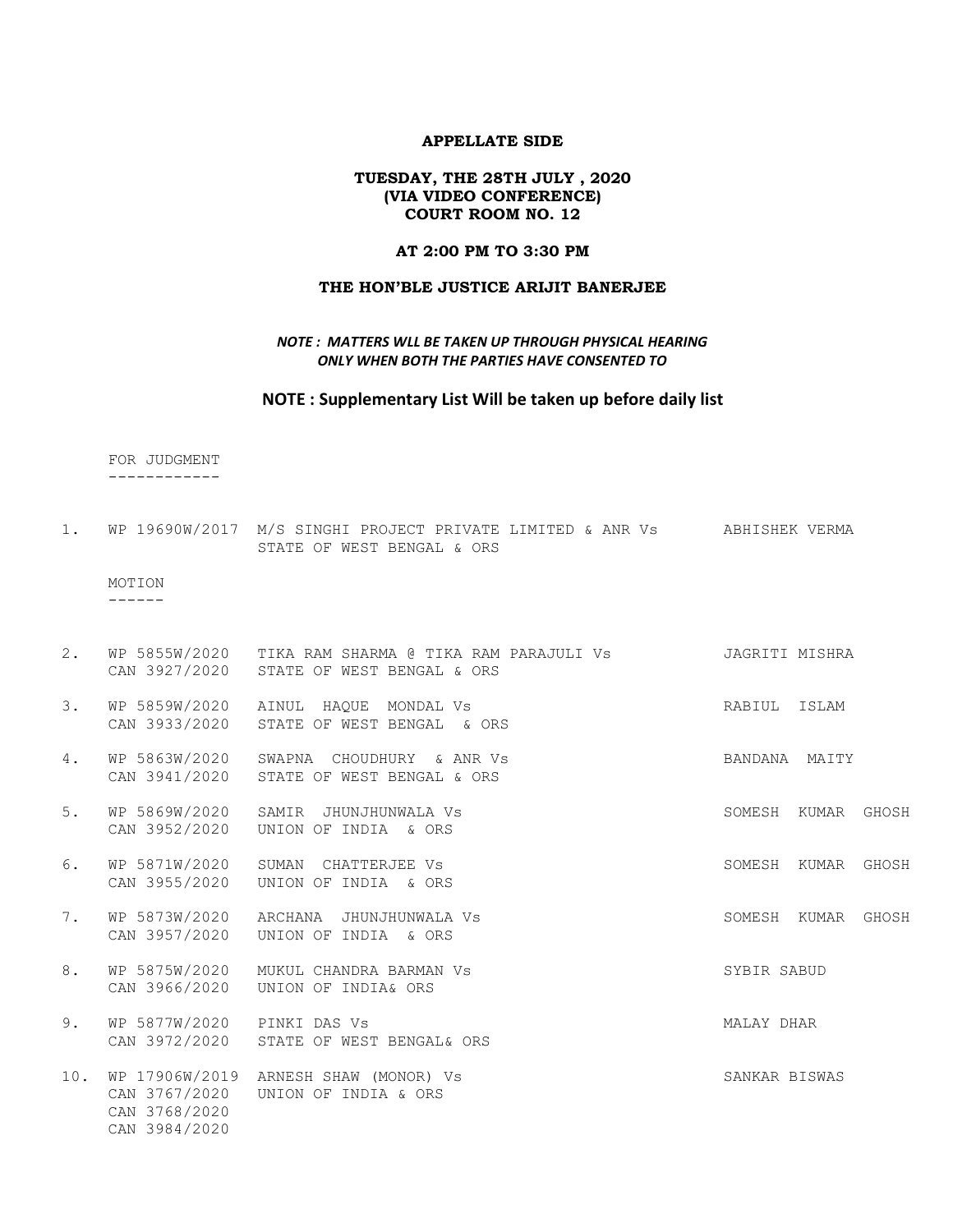#### ORIGINAL SIDE

# ON TUESDAY, THE 28TH JULY , 2020 (VIA VIDEO CONFERENCE) COURT ROOM NO. 16

#### AT 2:00 PM TO 3:30 PM

#### THE HON'BLE JUSTICE SABYASACHI BHATTACHARYYA

### NOTE : MATTERS WILL BE TAKEN UP THROUGH PHYSICAL HEARING ONLY WHEN BOTH THE PARTIES HAVE CONSENTED TO

### NOTE : Supplementary List Will be taken up before daily list

FOR ORDERS

----------

| WP 628/2019 | BALA NAND JHA Vs             | SAKTI PADA JANA |  |
|-------------|------------------------------|-----------------|--|
|             | STATE OF WEST BENGAL AND ORS |                 |  |

 NEW MOTIONS -----------

2. AP 858/2012 UNITED CONVEYOR CORPORATION (INDIA) PRIVATE LIMITED VsCHAKRABORTY & ASSOCIATES

PRAVASH KUMAR MUKHERJEE

3. GA 874/2020 RAJIV PODDAR AND ORS Vs **ANUJIT BISWAS**  RAKESH PODDAR & ORS WITH

 CS 60/2020 GA 875/2020 GA 928/2020 GA 929/2020

4. GA 910/2020 EMAMI LIMITED Vs SANJAY GINDOA HINDUSTAN UNILEVER LIMITED WITH CS 62/2020

GA 909/2020